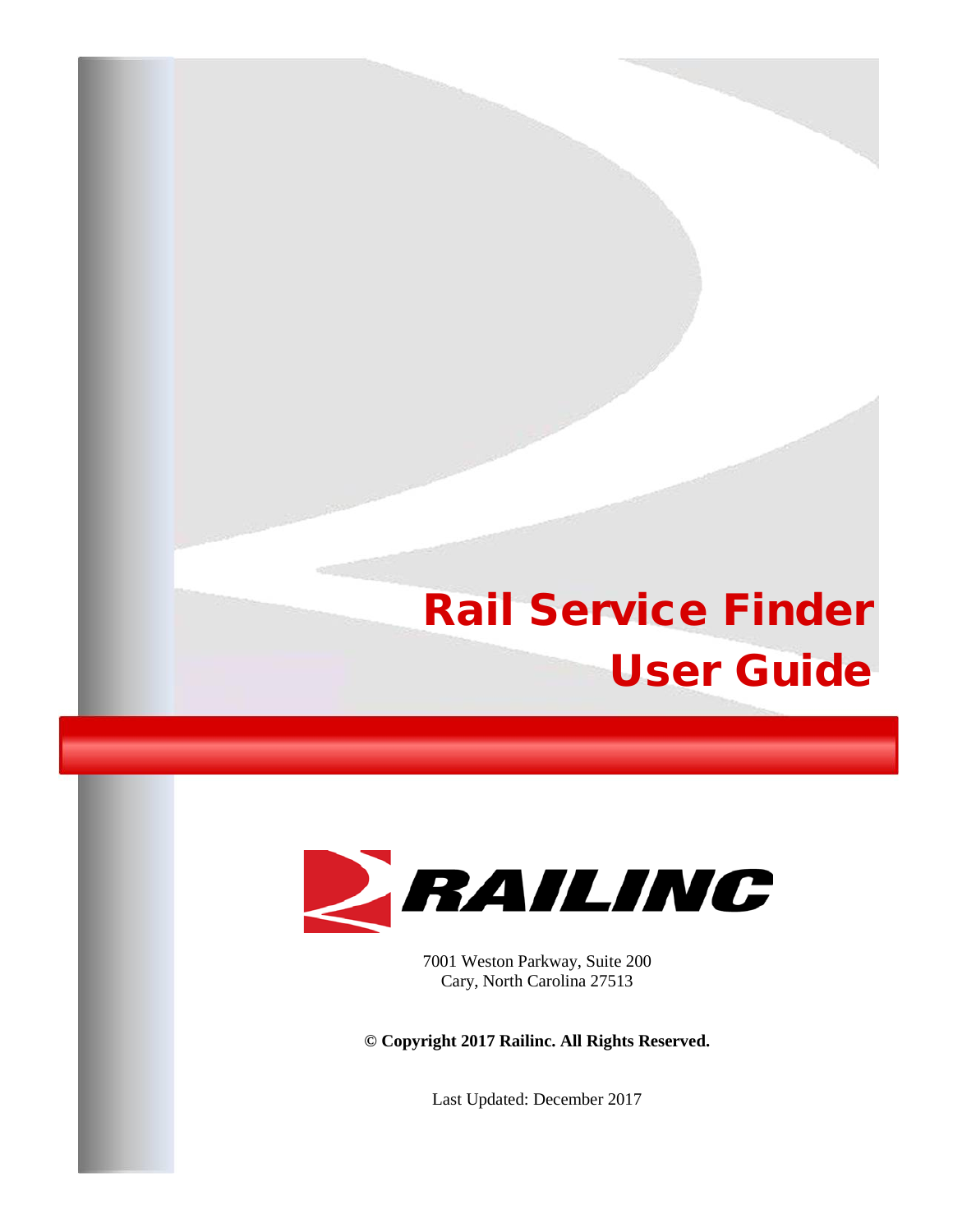# **Table of Contents**

# **List of Exhibits**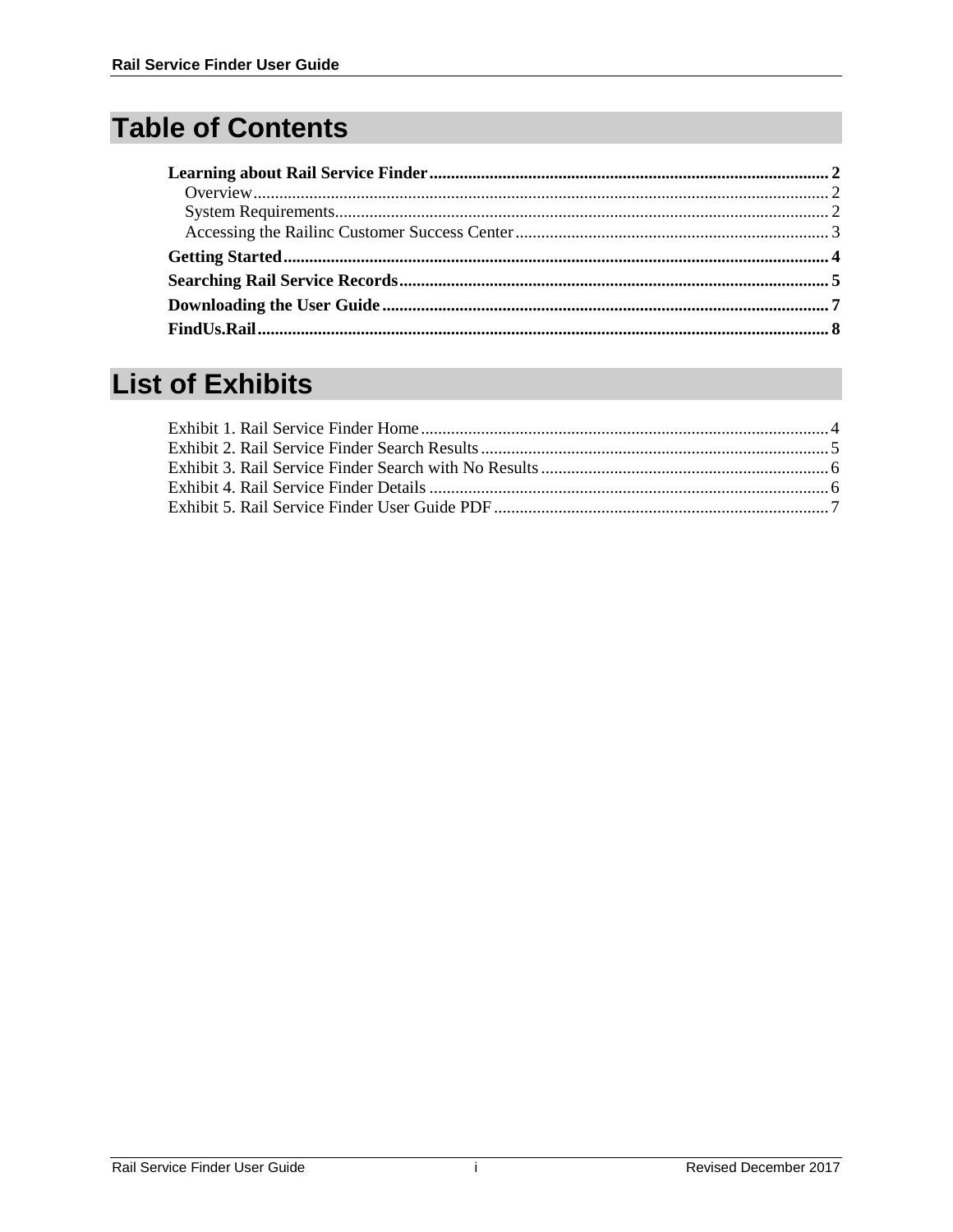### <span id="page-2-0"></span>**Learning about Rail Service Finder**

#### <span id="page-2-1"></span>**Overview**

Rail Service Finder (RSF) gives rail customers and railroads convenient access to data required for shipping by rail through a single, easy-to-use tool. RSF's primary benefits are:

**Convenience:** With RSF, users have a single tool where they can look up and view critical information for shipping freight by rail.

**Productivity:** The ability to identify and view company contact data and their serving carriers via a single tool will improve productivity by enabling rail shippers to make shipping decisions quickly.

**Time Savings:** RSF saves time by eliminating the need for users to search many resources and contacts to execute tasks that are routine but required for shipping by rail.

RSF gives rail shippers, railroads, and car owners convenient access to required data for shipping by rail through a single application. With RSF, users can:

- Access company contact information (including full mailing address) through a single location
- Identify serving and connecting carriers for their own or their customers' location(s)
- View a list of summary results for companies by location
- View a detailed result for each company location and its serving carriers
- View switch status
- Verify customer name, rail station names and receiving party address
- Access a company's ship-to locations in North America
- View the shortline railroads that serve a particular customer

Rail customers and others interested in shipping by rail previously had to log in to an increasing number of applications to access the required shipping data. RSF gives rail shippers, in particular, convenient access to data required for shipping by rail through a single source, enabling them to save time and enhance productivity. RSF data comes from the Railinc-maintained industry Serving Carrier/Reciprocal Switch (SCRS) file. Updated by railroads, this file requires special permissions and is geared toward a railroad audience. RSF uses the same robust data found in SCRS to provide rail shippers and other interested parties with an easy-to-use and easy-tounderstand, single resource for shipping freight by rail.

#### <span id="page-2-2"></span>**System Requirements**

For information about the system requirements of Railinc web applications and for information about downloading compatible web browsers and file viewers, refer to the *[Railinc UI Dictionary](https://www.railinc.com/rportal/documents/18/289202/Railinc_UI_Dictionary.pdf)*.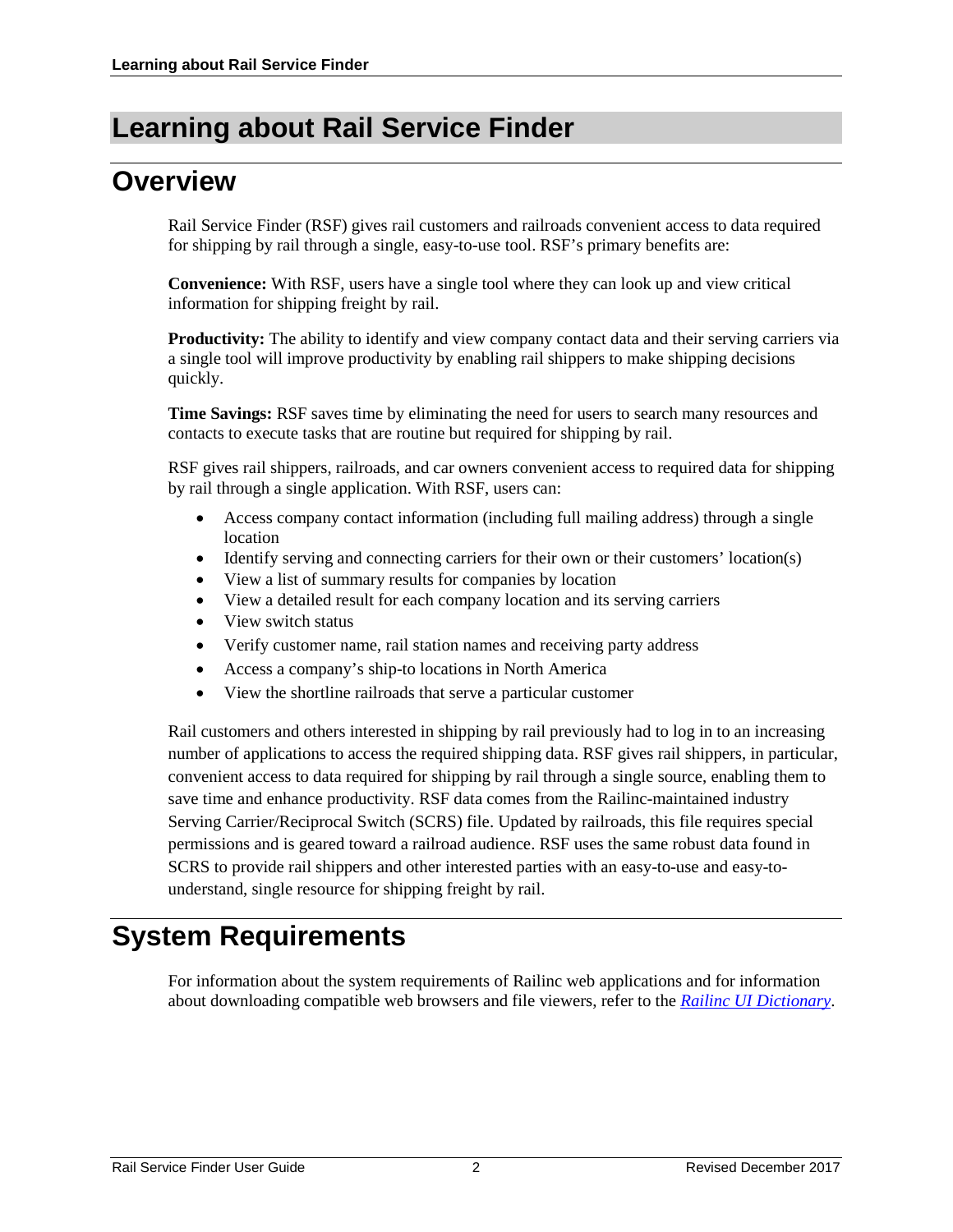#### <span id="page-3-0"></span>**Accessing the Railinc Customer Success Center**

The Railinc Customer Success Center provides reliable, timely, and high-level support for Railinc customers. Representatives are available to answer calls and respond to emails from 7:00 a.m. to 7:00 p.m. Eastern time, Monday through Friday, and provide on-call support via pager for all other hours to ensure support 24 hours a day, 7 days a week. Contact us toll-free by phone at 877 RAILINC (1-877-724-5462) or send an email directly t[o csc@railinc.com.](mailto:csc@railinc.com)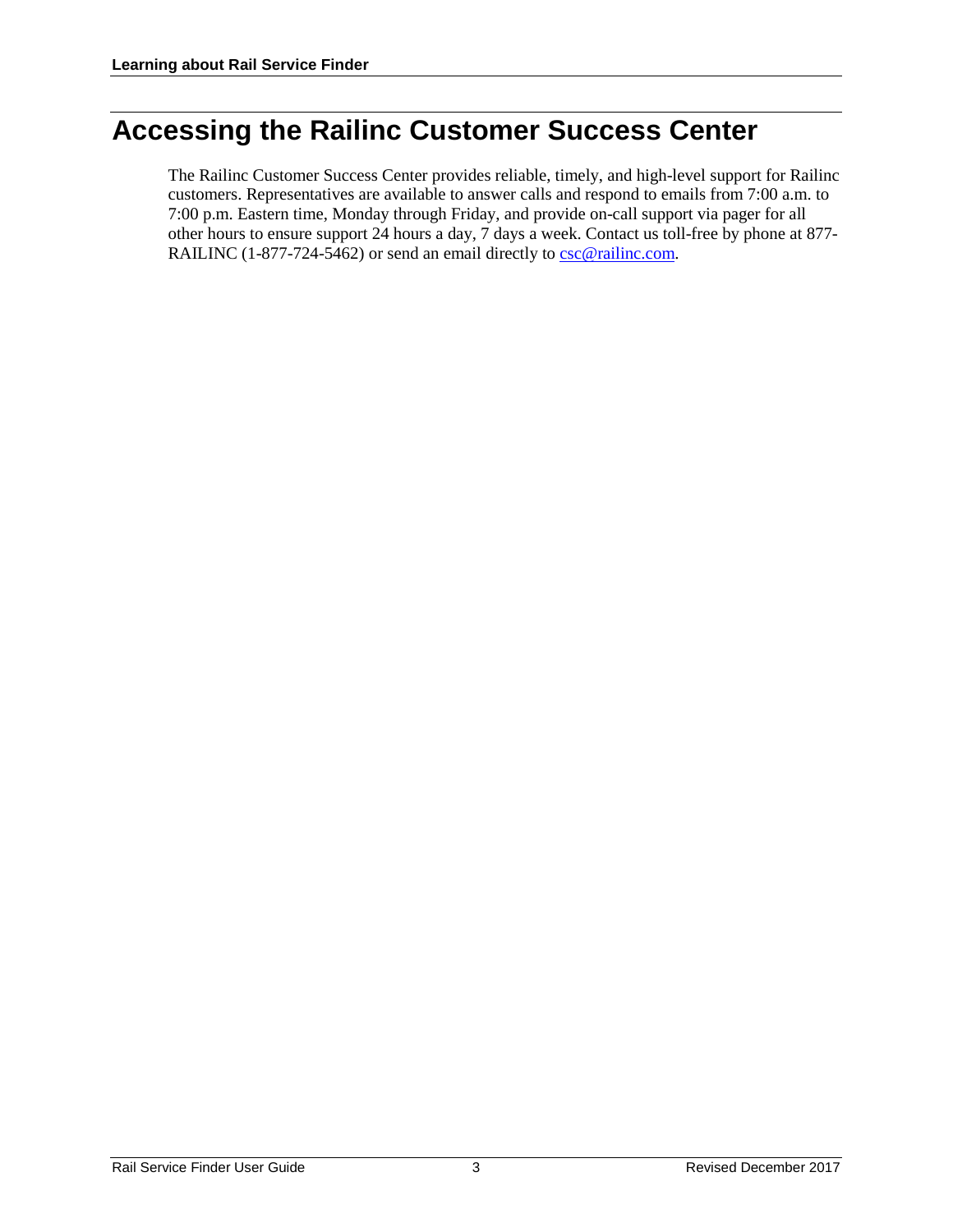# <span id="page-4-0"></span>**Getting Started**

The Rail Service Finder application is accessed directly via the following link: [https://www.railinc.com/railservicefinder.](https://www.railinc.com/railservicefinder) The Rail Service Finder application is publically available and does not require assigned Single Sign-On (SSO) access rights.

<span id="page-4-1"></span>*Exhibit 1. Rail Service Finder Home* 

| RAILING       | Rail Service Finder                                        |            |                   |                   | Contact Us<br>Register                                                                                                                                                                                                                     |
|---------------|------------------------------------------------------------|------------|-------------------|-------------------|--------------------------------------------------------------------------------------------------------------------------------------------------------------------------------------------------------------------------------------------|
| FindUs.Rail   | Documentation                                              |            |                   |                   |                                                                                                                                                                                                                                            |
| Feedback      | Company (Company Name or CIF #)<br><b>Show Search Tips</b> | Street     | City/Station Name | State<br>Railroad | Search<br>Rail Service Finder is a web application that enables rail shippers, railroads and other users who are seeking to ship freight by rail a quick and easy way to identify rail-served<br>customer facilities in North America, the |
| legal notices | terms of service<br>privacy rights                         | contact us |                   |                   | @ 2017 Railinc. All rights reserved.                                                                                                                                                                                                       |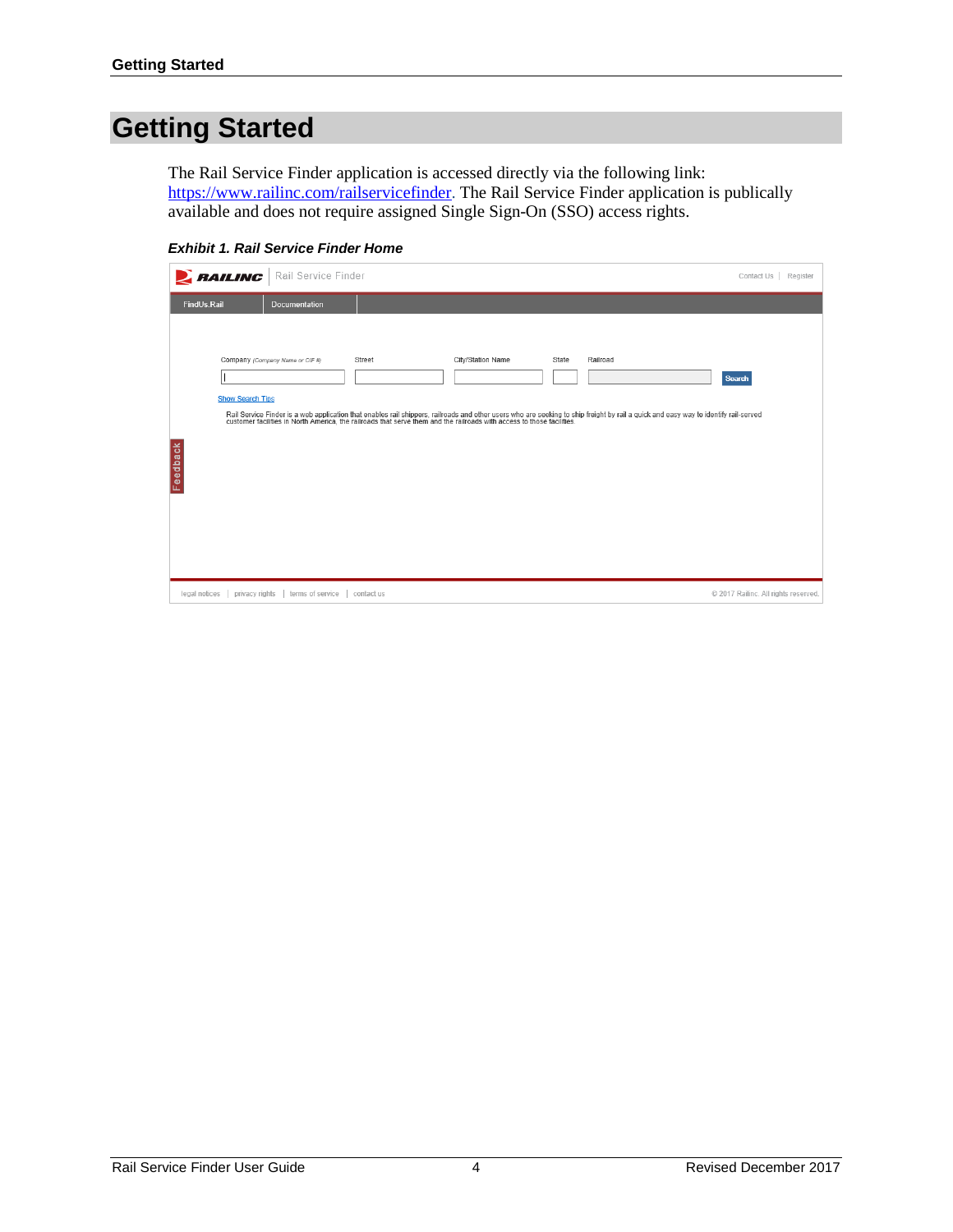#### <span id="page-5-0"></span>**Searching Rail Service Records**

This section describes how to perform searches for Rail Service records. It additionally describes how to view result details. Only public records that have both a CIF and SCRS record are displayed.

Here is how to search for companies with Rail Service records:

- 1. Access the Rail Service Finder interface. The Rail Service Finder interface is displayed (see [Exhibit 1\)](#page-4-1).
- 2. Complete one or more of the available search fields. The Railroad field requires providing input in one of the other fields first. Follow these search tips, which are available through the Search Tips link. In the Company, Street, City and State fields, your search will return all results that contain the search term you enter. To narrow your results, use an asterisk (\*) at the front of your search term to get the results that end with the term. Use the asterisk at the end to get results that begin with the term.
	- a. **Company Name** or **CIF #:** Enter full or partial company name or nine digit Customer Identification Number (CIF).
	- b. **Street, City or State**: City and State searches return results for Company and Rail Stations that match.
	- c. **Railroad:** This is a type-ahead field. Begin by entering the first letter of the carrier for a list of roads that begin with the character. Enter carrier's full abbreviation to get an instant match. Use this field in conjunction with one or both of the other search parameters to further narrow the search results by Railroads that act as serving and/or connecting carriers.
- 3. Select the **Search** button to initiate the search or select Enter/Return on the keyboard. Search results are displayed (**Exhibit 2**). Note, if no search results are found, a page is displayed with links to contact information for Class 1 railroads [\(Exhibit 3\)](#page-6-0).

<span id="page-5-1"></span>

|             | RAILING<br>Rail Service Finder<br>Contact Us<br>Register                                                  |                                                                                                                            |             |       |                                           |           |                          |                                    |                                                                              |                                    |                 |  |
|-------------|-----------------------------------------------------------------------------------------------------------|----------------------------------------------------------------------------------------------------------------------------|-------------|-------|-------------------------------------------|-----------|--------------------------|------------------------------------|------------------------------------------------------------------------------|------------------------------------|-----------------|--|
| FindUs.Rail |                                                                                                           | <b>Documentation</b>                                                                                                       |             |       |                                           |           |                          |                                    |                                                                              |                                    |                 |  |
| Feedback    | uni*<br><b>Show Search Tips</b>                                                                           | Company (Company Name or CIF #)<br>Showing 3 results. Click on company name or row for more detail.<br><b>Company Name</b> | Street<br>٠ | DBA ≎ | City/Station Name<br>omaha<br>÷<br>Street | ÷<br>City | State<br>State $\hat{w}$ | Railroad<br>$\ddot{\circ}$<br>CIF# | $\begin{smallmatrix} \text{Sub} & \bullet \\ \text{Loc} & \end{smallmatrix}$ | Search<br>÷<br><b>Station Name</b> | State $\hat{v}$ |  |
|             |                                                                                                           | UNITED STATES COLD STORAGE INC                                                                                             |             |       | 4302 S 30TH ST                            | OMAHA     | <b>NE</b>                | 066521524                          | 0000                                                                         | SOUTH OMAHA                        | NE              |  |
|             |                                                                                                           | <b>UNITED STATES POSTAL SERVICE</b>                                                                                        |             |       | 1124 PACIFIC ST                           | OMAHA     | <b>NE</b>                | 118683143                          | 0000                                                                         | OMAHA                              | <b>NE</b>       |  |
|             | <b>UNIVAR USA INC</b>                                                                                     |                                                                                                                            |             |       | 3002 F ST                                 | OMAHA     | <b>NE</b>                | 021632229                          | 0000                                                                         | OMAHA                              | <b>NE</b>       |  |
|             |                                                                                                           |                                                                                                                            |             |       |                                           |           |                          |                                    |                                                                              |                                    |                 |  |
|             | privacy rights<br>terms of service<br>@ 2017 Railinc. All rights reserved.<br>legal notices<br>contact us |                                                                                                                            |             |       |                                           |           |                          |                                    |                                                                              |                                    |                 |  |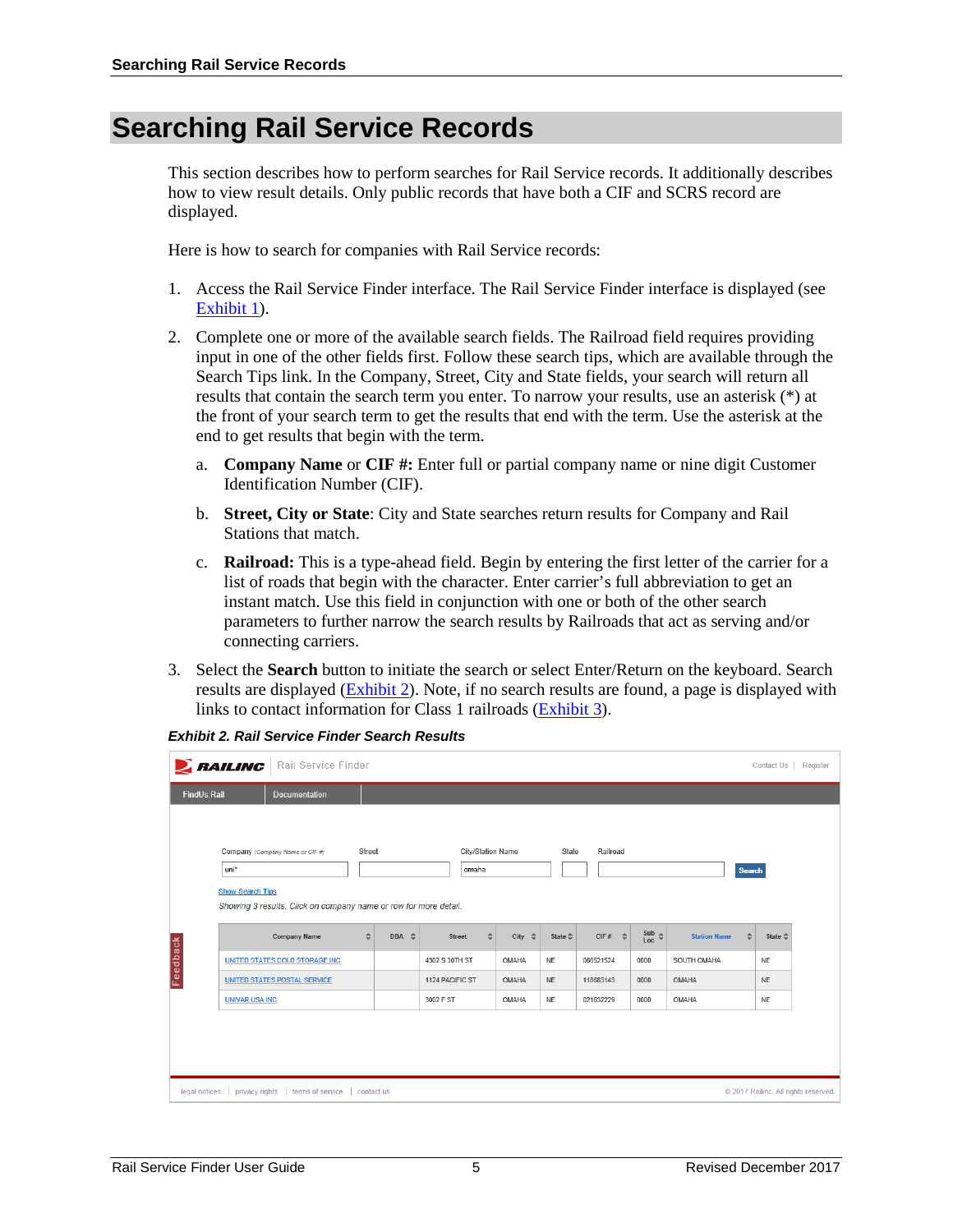|             |                                            | <b>RAILING</b>   Rail Service Finder                                                                   |                                                                                                                                      |                   |                                       |                                                                                       |                                                                                                                                                                                                                                   | Contact Us   Register |  |
|-------------|--------------------------------------------|--------------------------------------------------------------------------------------------------------|--------------------------------------------------------------------------------------------------------------------------------------|-------------------|---------------------------------------|---------------------------------------------------------------------------------------|-----------------------------------------------------------------------------------------------------------------------------------------------------------------------------------------------------------------------------------|-----------------------|--|
| FindUs.Rail |                                            | <b>Documentation</b>                                                                                   |                                                                                                                                      |                   |                                       |                                                                                       |                                                                                                                                                                                                                                   |                       |  |
|             | john's shipping<br><b>Show Search Tips</b> | Company (Company Name or CIF #)                                                                        | Street<br>No records were found, however if you believe the company is rail served, contact one of the carriers below to assist you. | City/Station Name |                                       | State                                                                                 | Railroad                                                                                                                                                                                                                          | <b>Search</b>         |  |
| Feedback    |                                            | <b>BNSF Railway (BNSF)</b><br>Become a Customer<br><b>Canadian National (CN)</b><br>Where You Can Ship |                                                                                                                                      |                   |                                       | <b>Customer Solutions</b><br><b>Norfolk Southern (NS)</b><br>Customer Reference Guide | Kansas City Southern Lines (KCS and KCSM)                                                                                                                                                                                         |                       |  |
|             |                                            | Canadian Pacific (CP)<br>Ship with CP                                                                  |                                                                                                                                      |                   | Union Pacific (UP)<br>(402) 544-3607. |                                                                                       | Questions regarding the clarification and/or accuracy of<br>the UP information in this application should be<br>directed to UP Revenue & Information Management                                                                   |                       |  |
|             |                                            | CSX (CSXT)<br>Plan Your Shipment                                                                       |                                                                                                                                      |                   | Home Page                             |                                                                                       | <b>Wheeling and Lake Erie Railway (WE)</b>                                                                                                                                                                                        |                       |  |
|             |                                            | Ferromex (FXE)<br>Home Page                                                                            |                                                                                                                                      |                   |                                       |                                                                                       |                                                                                                                                                                                                                                   |                       |  |
|             | precedence.                                |                                                                                                        |                                                                                                                                      |                   |                                       |                                                                                       | Information provided reflects SCRS rail served customer information provided to Railinc by carriers. All rail served customers may not be populated in SCRS for some serving<br>carriers. Direct any questions to serving carrier |                       |  |

<span id="page-6-0"></span>*Exhibit 3. Rail Service Finder Search with No Results*

4. Select one of the displayed search results to view its details  $(Exhibit 4)$ .

#### <span id="page-6-1"></span>*Exhibit 4. Rail Service Finder Details*

| <b>Details</b><br>×                                                                                                  |                       |                     |              |               |                                                                                                                      |  |  |  |  |
|----------------------------------------------------------------------------------------------------------------------|-----------------------|---------------------|--------------|---------------|----------------------------------------------------------------------------------------------------------------------|--|--|--|--|
| UNION PACIFIC RAILROAD COMPANY INC<br>DBA:<br>CIF #: 029686149-0000<br>4101 PAPER MILL RD<br>PINE BLUFF, AR - 71601. |                       |                     |              |               |                                                                                                                      |  |  |  |  |
| Serving<br>Carrier                                                                                                   | Connecting<br>Carrier | <b>Station Name</b> | <b>State</b> | <b>Status</b> | <b>Service Description</b>                                                                                           |  |  |  |  |
| UP                                                                                                                   |                       | <b>PINE BLUFF</b>   | AR           | Closed        | Customer is served by UP. UP must be in the linehaul route. Contact UP for freight<br>rates and routing information. |  |  |  |  |

- 5. The Company Details page contains information regarding the serving and connecting carriers (when applicable) and describes service restrictions if any exist. This information can be used to identify which carrier(s) to contact for freight rate and routing information.
- 6. Select the **X** to close the details page and return to the search results.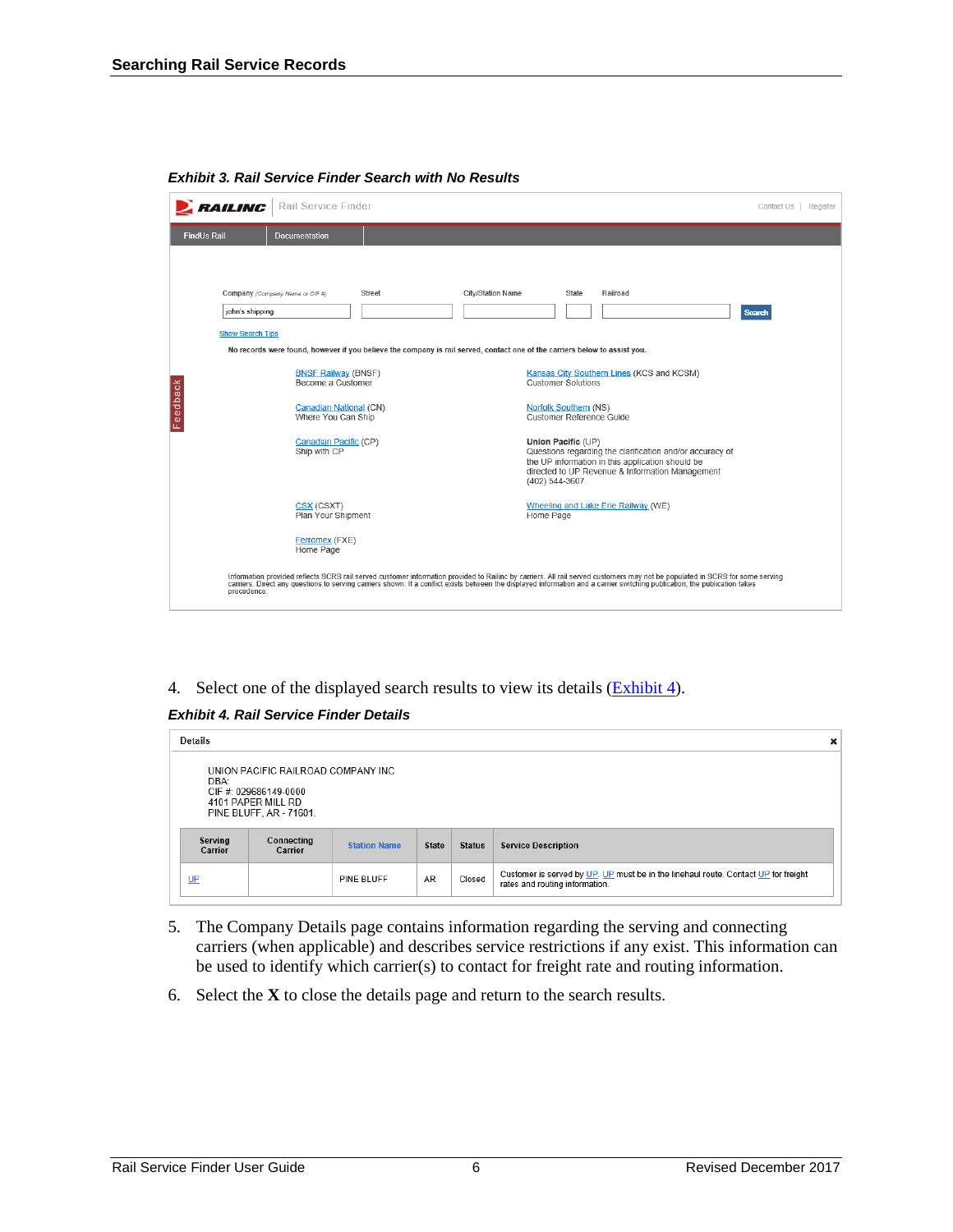## <span id="page-7-0"></span>**Downloading the User Guide**

Here is how to download the Rail Service Finder User Guide:

1. From the Rail Service Finder interface page [\(Exhibit 1\)](#page-4-1), select the Help link. The Rail Service Finder User Guide is displayed as a PDF [\(Exhibit 5\)](#page-7-1).

<span id="page-7-1"></span>*Exhibit 5. Rail Service Finder User Guide PDF*



2. Use the tools within Acrobat to print or save the User Guide.